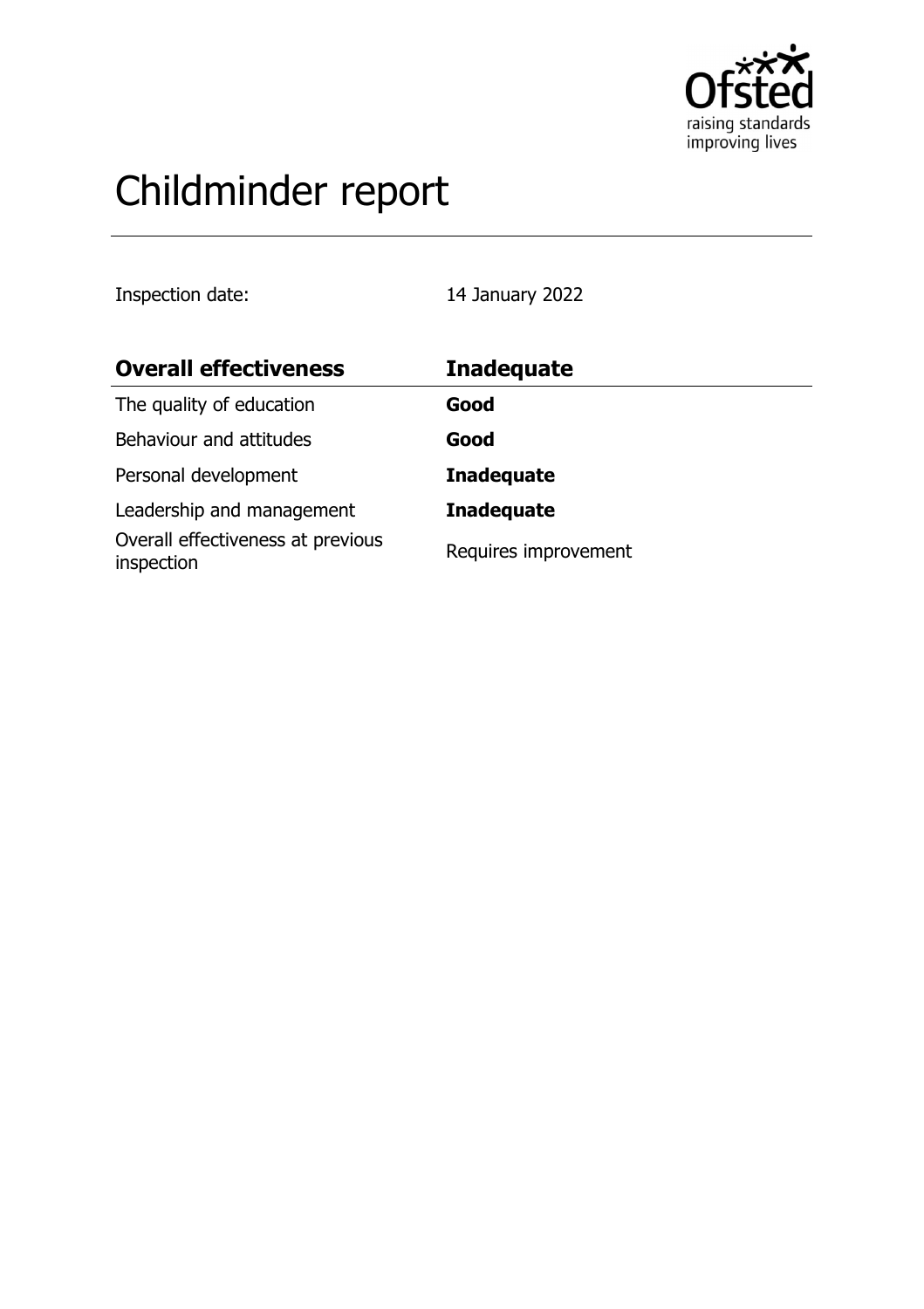

# **What is it like to attend this early years setting?**

#### **The provision is inadequate**

Children's safety and welfare are not supported, as the childminder does not have adequate knowledge of safeguarding matters. She is unaware of how to act if there is an allegation made against her or her household members. The childminder is unaware of female genital mutilation (FGM) and how to identify potential signs and protect children from this procedure.

Despite this, children make good progress because the childminder has high expectations of what children can achieve. Children are never bored and happily explore the learning environments, indoors and outdoors. They enjoy sensory activities, such as sand play, and confidently learn to make marks with different media. Children learn to behave well and follow good manners. They learn to share. Children naturally learn how to lead healthy lifestyles, including through regular play in the fresh air and healthy nutrition.

The childminder has remained open during the COVID-19 pandemic. However, some children did not attend. The childminder continued to communicate with families during this time to ensure children were developing. She reassessed children's progress on their return. Children receive appropriate support from the childminder, to help them catch up with their learning and development.

### **What does the early years setting do well and what does it need to do better?**

- Although the childminder has focused on her professional development via training to enhance the quality of education, she has failed to keep up to date with safeguarding matters.
- The childminder is unaware of FGM. She does not know what would concern her and this means she is unable to safeguard children. In addition, she is unaware of what to do in the event of an allegation made against her or any of her household members. This comprises children's safety and well-being.
- $\blacksquare$  Since the last inspection, the childminder has improved hygiene procedures to prevent the spread of infections. For example, children now use paper towels when they dry their hands. The childminder keeps her premises clean and teaches children how to wash their hands correctly.
- $\blacksquare$  The childminder is caring and approachable. Children settle in quickly and form close bonds with her.
- $\blacksquare$  The childminder ensures children are physically active. Children enjoy daily walks to local parks and playgrounds.
- Children use a range of age-appropriate tools and resources, such as tweezers, to help their small-muscle movements.
- $\blacksquare$  The childminder knows children well. She can identify when children are not developing within expectations. The childminder knows how to voice her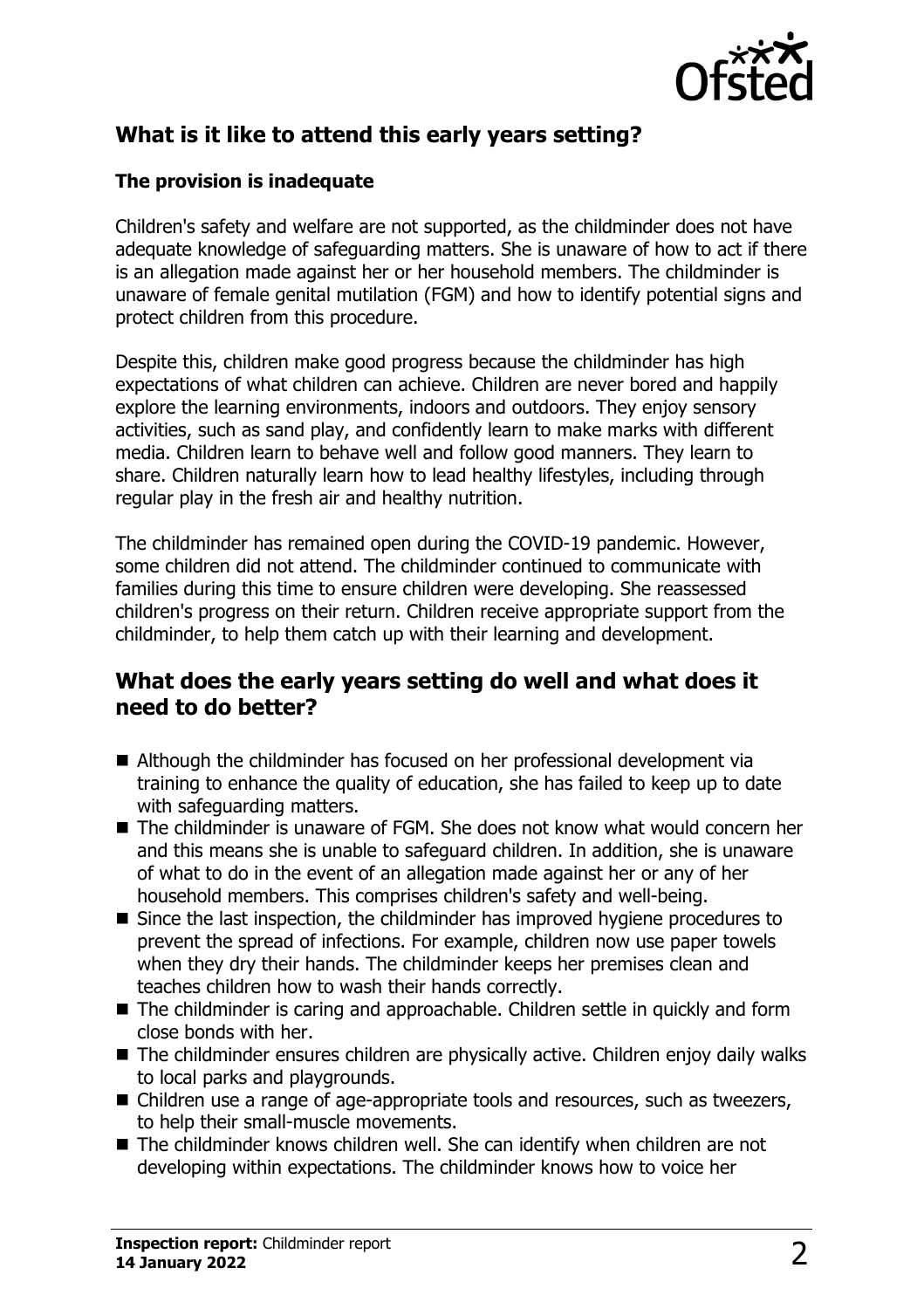

concerns about children's development. She acts quickly to provide support and help children develop.

- The childminder offers a range of opportunities for children to learn and develop new skills. For example, she plans purposeful activities for children to support their listening and attention skills.
- $\blacksquare$  The childminder helps children to learn about and positively manage their feelings and behaviour. Children learn to be respectful and kind.
- $\blacksquare$  The childminder encourages children to count during play and build on their early mathematical skills. For example, as they transfer pretend snowballs into containers.
- $\blacksquare$  The childminder plans a well-designed curriculum that helps children progress and prepares them for the next stage in learning and the move to school. All children, including those who speak English as an additional language, make good progress in their learning.
- $\blacksquare$  Children are confident and able to communicate their needs. The childminder listens to their voices and follows their lead.
- $\blacksquare$  Children learn to be independent as the childminder provides them with appropriate opportunities to manage tasks for themselves. For example, they learn to put their coats on and help to prepare snacks.
- $\blacksquare$  The childminder works alongside her co-childminder husband and, occasionally, uses her assistant. They regularly communicate about how to support individual children.
- $\blacksquare$  Children are imaginative and enjoy acting out stories. For example, they pretend they are three little pigs chased by a big bad wolf.
- Parents speak highly about the childminder. They are happy with the level of care their children receive. The childminder regularly communicates with parents about their children's day and the activities their children enjoy. This helps parents to continue children's learning at home.

# **Safeguarding**

The arrangements for safeguarding are not effective.

The childminder's poor knowledge of safeguarding issues compromises children's safety and well-being. She is unaware of how to recognise that a child may be at risk of FGM. In addition, the childminder does not know what to do in the event of an allegation being made against her or anyone living and/or working with her. Nevertheless, she teaches children how to keep safe. For example, by her regular risk assessments and teaching children not to run but walk inside the house.

# **What does the setting need to do to improve?**

**To meet the requirements of the early years foundation stage and Childcare Register the provider must:**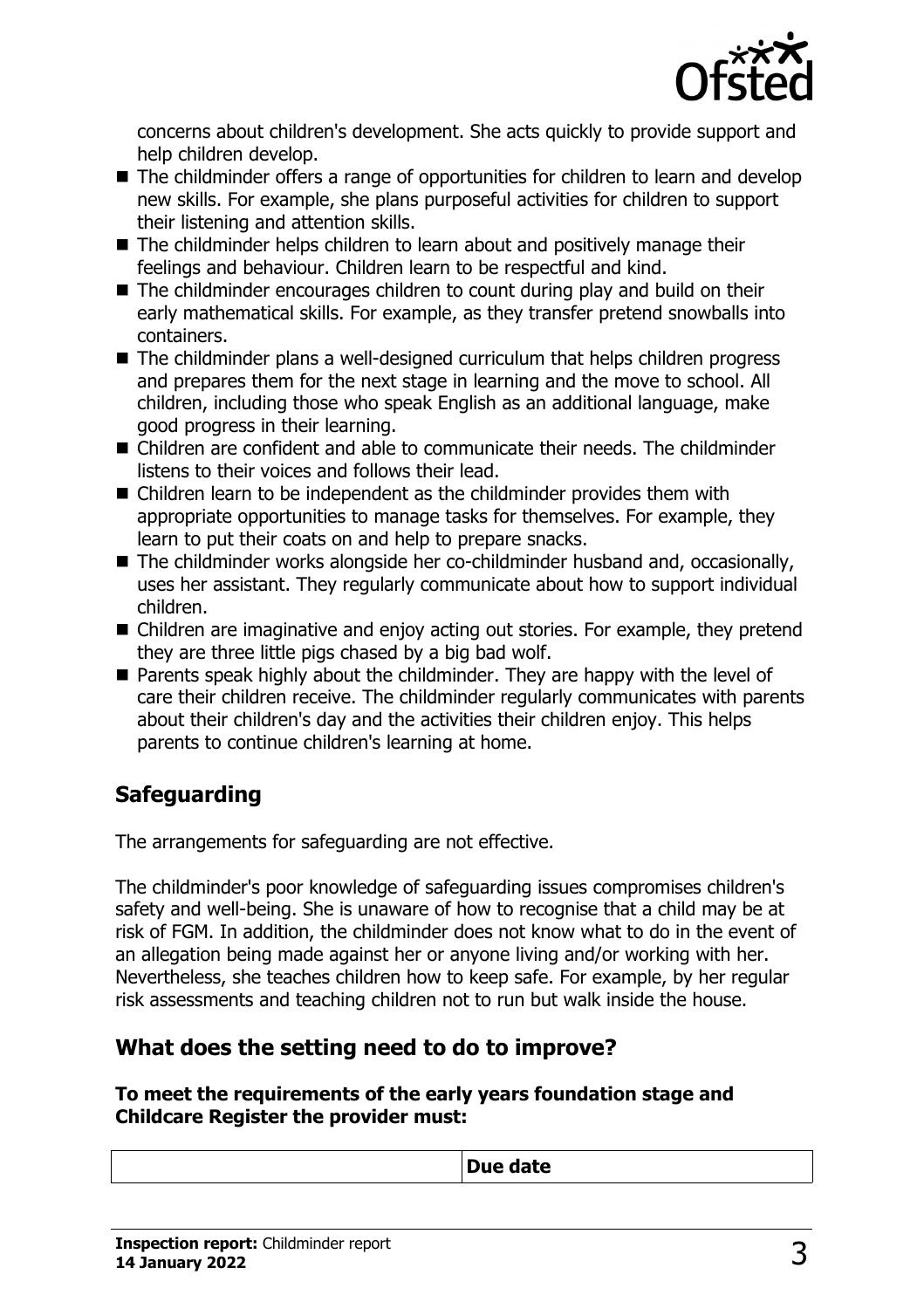

| develop knowledge and understanding of 04/02/2022<br>safeguarding issues, in particular female<br>genital mutilation |            |
|----------------------------------------------------------------------------------------------------------------------|------------|
| develop knowledge of what to do in the<br>event of allegations against the provider<br>or a member of the household. | 04/02/2022 |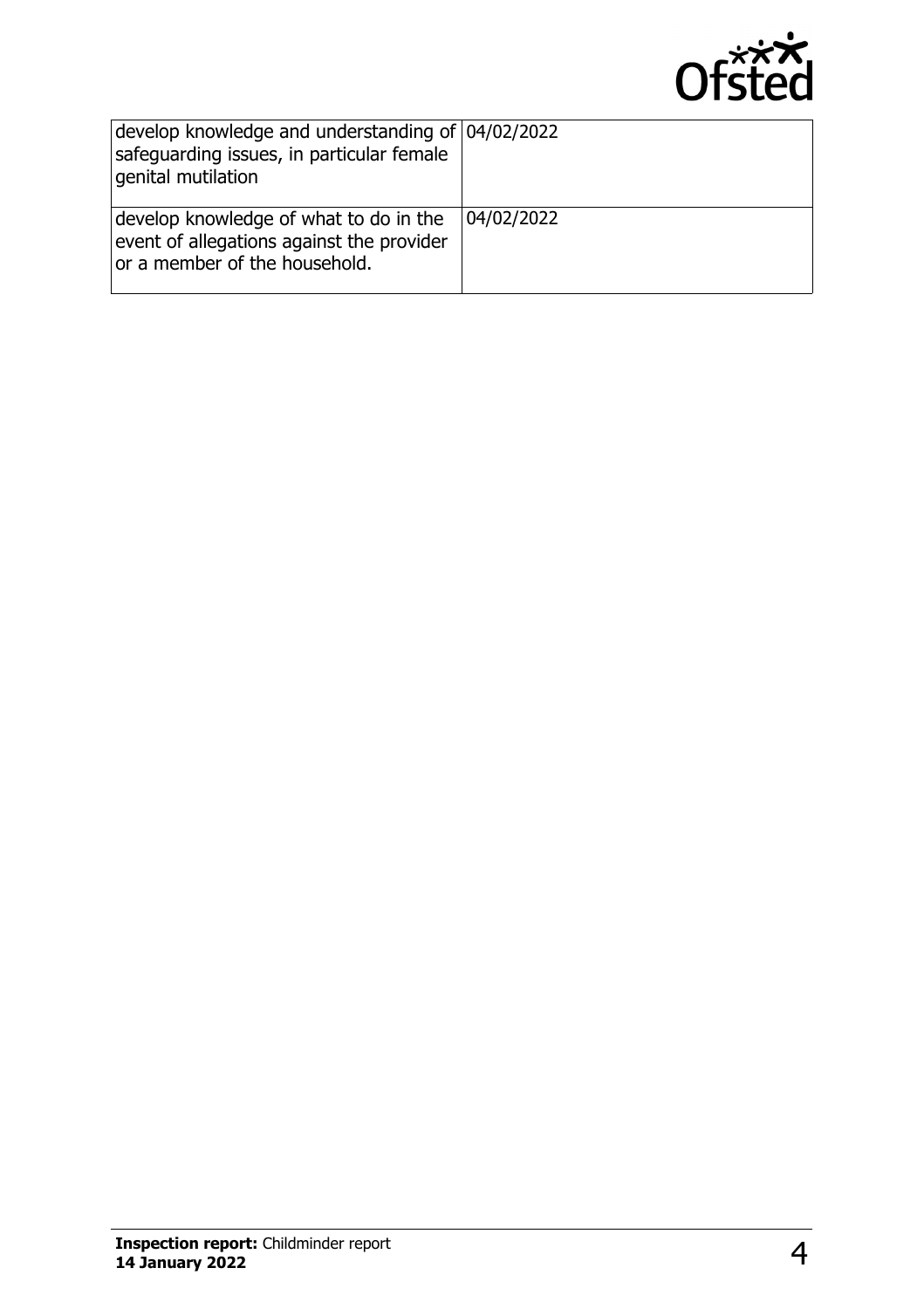

| <b>Setting details</b>                         |                                                                                      |
|------------------------------------------------|--------------------------------------------------------------------------------------|
| Unique reference number                        | EY408530                                                                             |
| <b>Local authority</b>                         | Wandsworth                                                                           |
| <b>Inspection number</b>                       | 10149819                                                                             |
| <b>Type of provision</b>                       | Childminder                                                                          |
| <b>Registers</b>                               | Early Years Register, Compulsory Childcare<br>Register, Voluntary Childcare Register |
| Day care type                                  | Childminder                                                                          |
| Age range of children at time of<br>inspection | $1$ to $15$                                                                          |
| <b>Total number of places</b>                  | 6                                                                                    |
| Number of children on roll                     | 9                                                                                    |
| Date of previous inspection                    | 6 March 2020                                                                         |

## **Information about this early years setting**

The childminder registered in 2010 and lives in the London Borough of Wandsworth. She works with a co-childminder and, occasionally, uses her assistant. The childminder offers their service from 7.30am until 7.15pm, Monday to Friday, all year round. The childminder holds a relevant childcare qualification.

## **Information about this inspection**

#### **Inspector**

Katarina Hustava

#### **Inspection activities**

- $\blacksquare$  This was the first inspection the childminder received since the COVID-19 pandemic began. The inspector discussed the impact of the pandemic with the childminder and has taken that into account in their evaluation of the setting.
- $\blacksquare$  The inspector viewed all areas available for childminding.
- $\blacksquare$  The inspector held discussions with the childminder about her understanding of how to safeguard children and to promote their learning.
- The inspector observed the children playing and observed the childminder's interactions with children.
- The inspector spoke to one parent and read some written parental feedback provided for the purpose of the inspection.
- $\blacksquare$  The inspector talked to the childminder and children at various points during the inspection.
- $\blacksquare$  The inspector reviewed a range of documentation and discussed this with the childminder.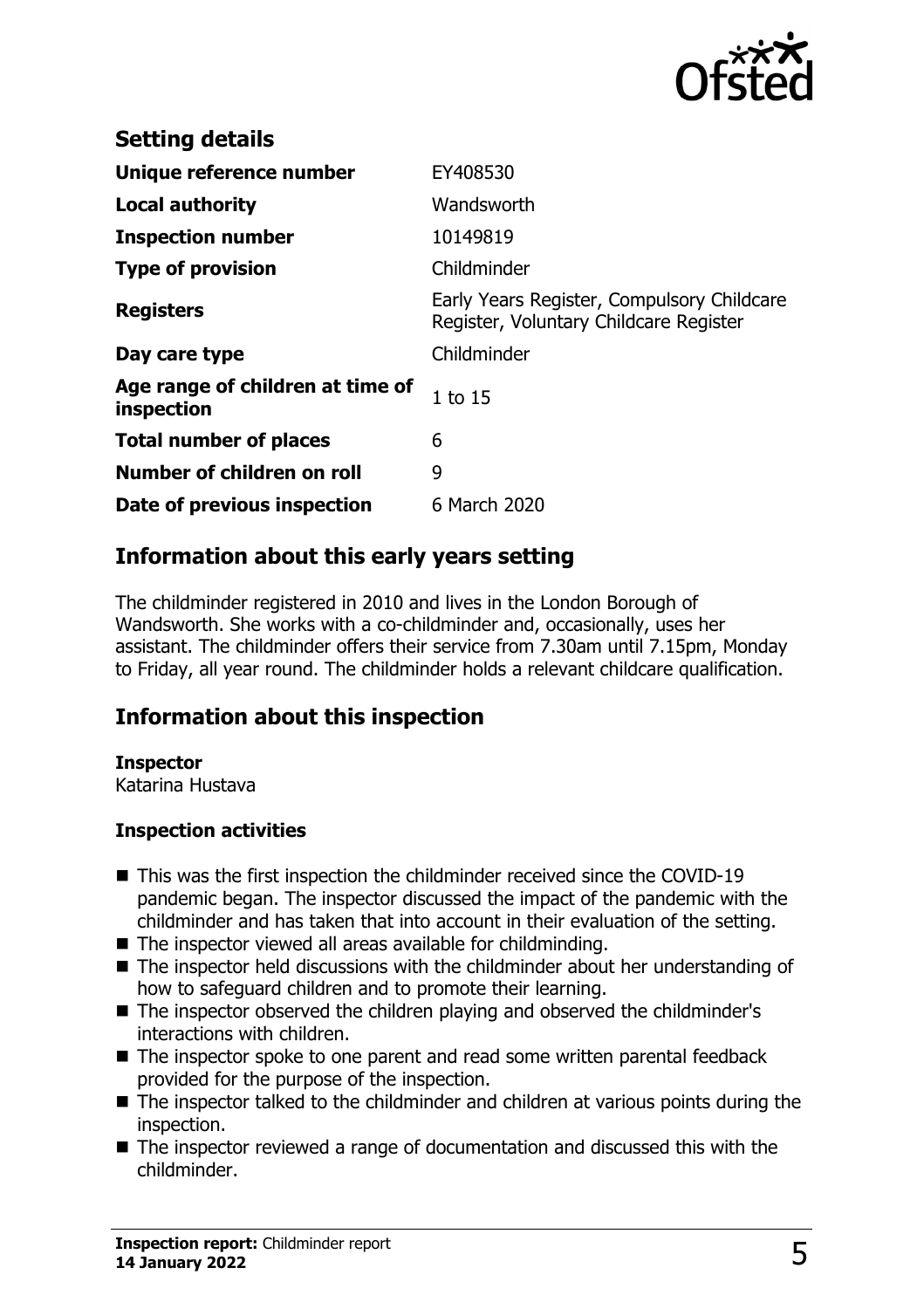

We carried out this inspection under sections 49 and 50 of the Childcare Act 2006 on the quality and standards of provision that is registered on the Early Years Register. The registered person must ensure that this provision complies with the statutory framework for children's learning, development and care, known as the early years foundation stage.

If you are not happy with the inspection or the report, you can [complain to Ofsted](http://www.gov.uk/complain-ofsted-report).